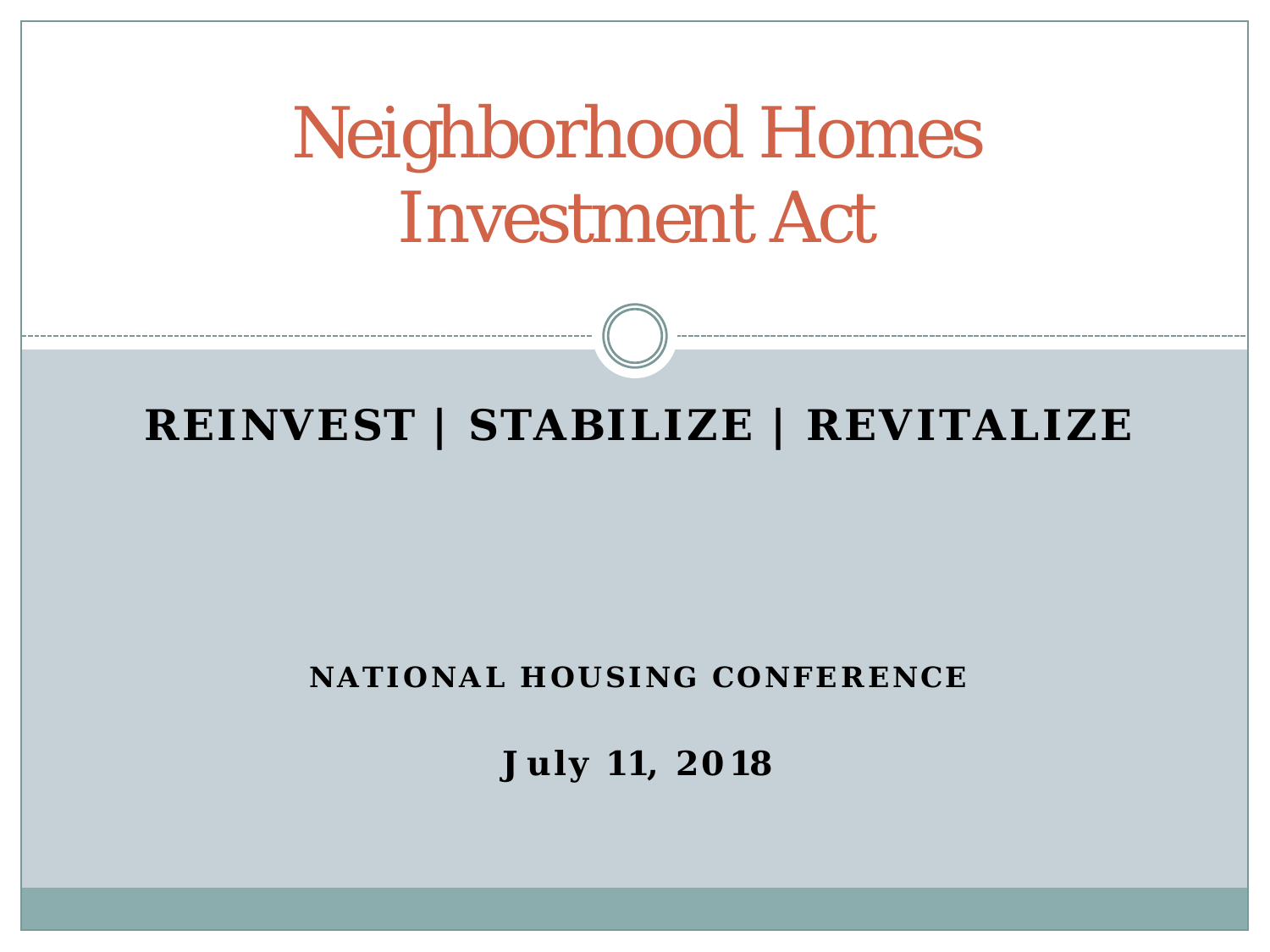## **Single-Family Housing Stock, 2015** (as a percentage of total housing units) Sangaritatori Memphis Julied States Jackson Cleveland Checken Michigan Buttalo Patroit . Kint

Source: 2011-2015 American Community Survey 5-Year Estimates [NB: data excludes mobile homes]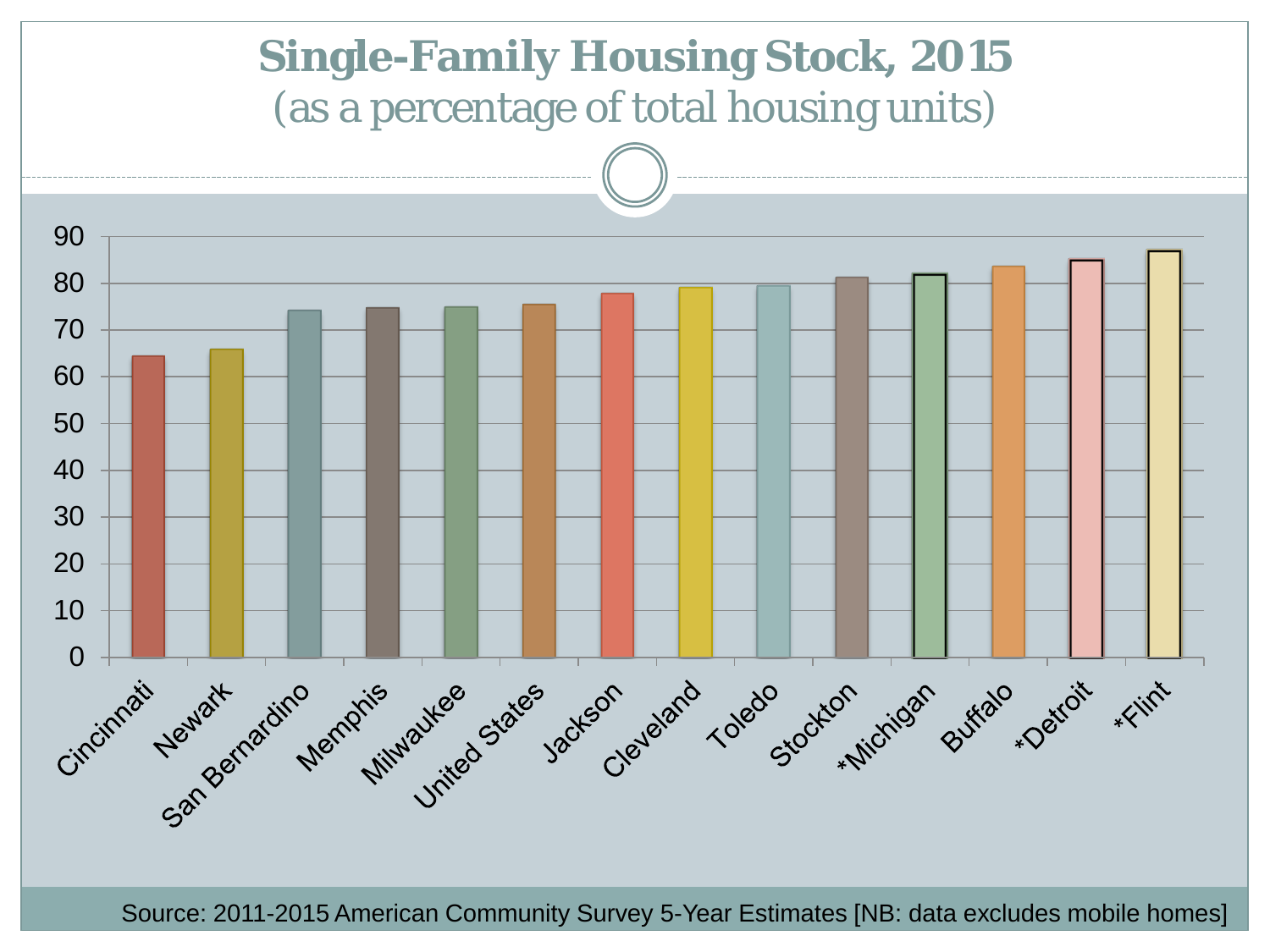

Source: 2011-2015 American Community Survey 5-Year Estimates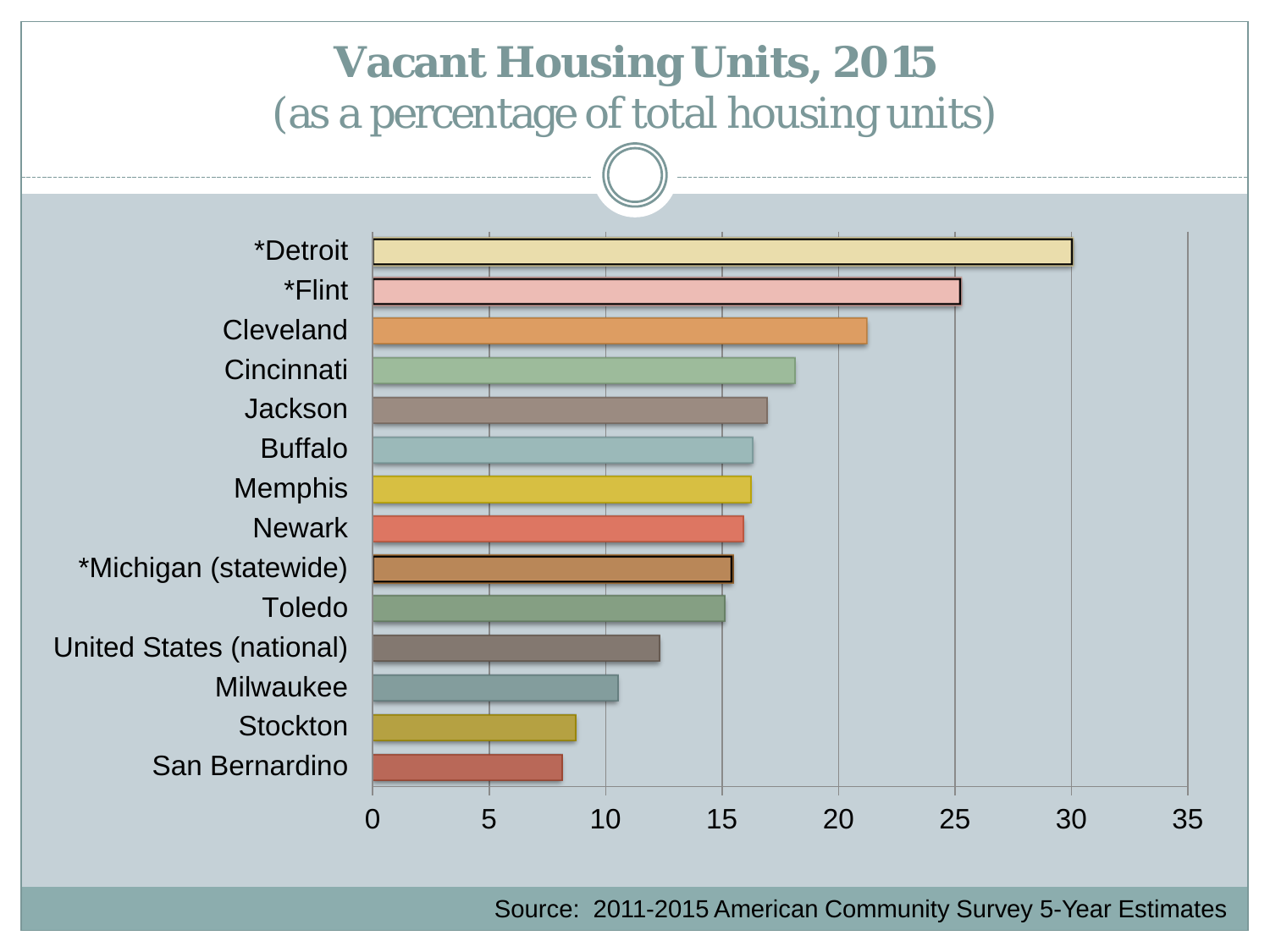#### Median Home Prices

- Kansas City, MO \$158,079
- Hartford, CT \$149,491
- Indianapolis \$131,651
- Cincinnati \$130,726
- Pittsburgh \$119,510
- Memphis \$100,731
- Buffalo, NY \$81,256
- Jackson, MS  $$80,371$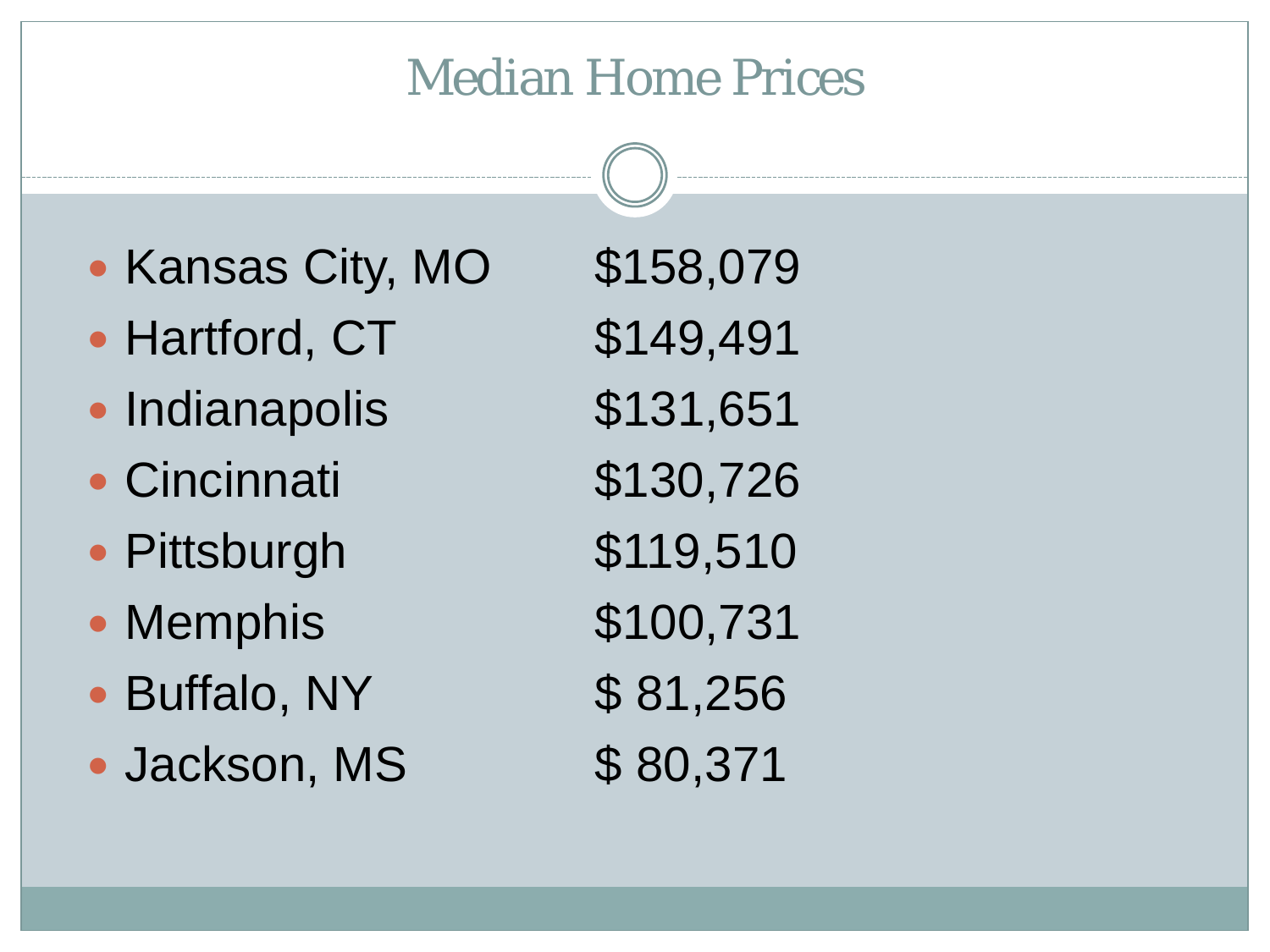## What Are We Proposing?

#### The Neighborhood Homes Tax Credit (NHTC)

- A new federal tax credit to rebuild distressed neighborhoods and retain/attract moderate/middle-income homeowners
- Covers gap between devel0pment cost and market value

#### • Can be used for:

- New construction/sale to homeowner
- Substantial rehabilitation/sale to homeowner
- Existing homeowner rehab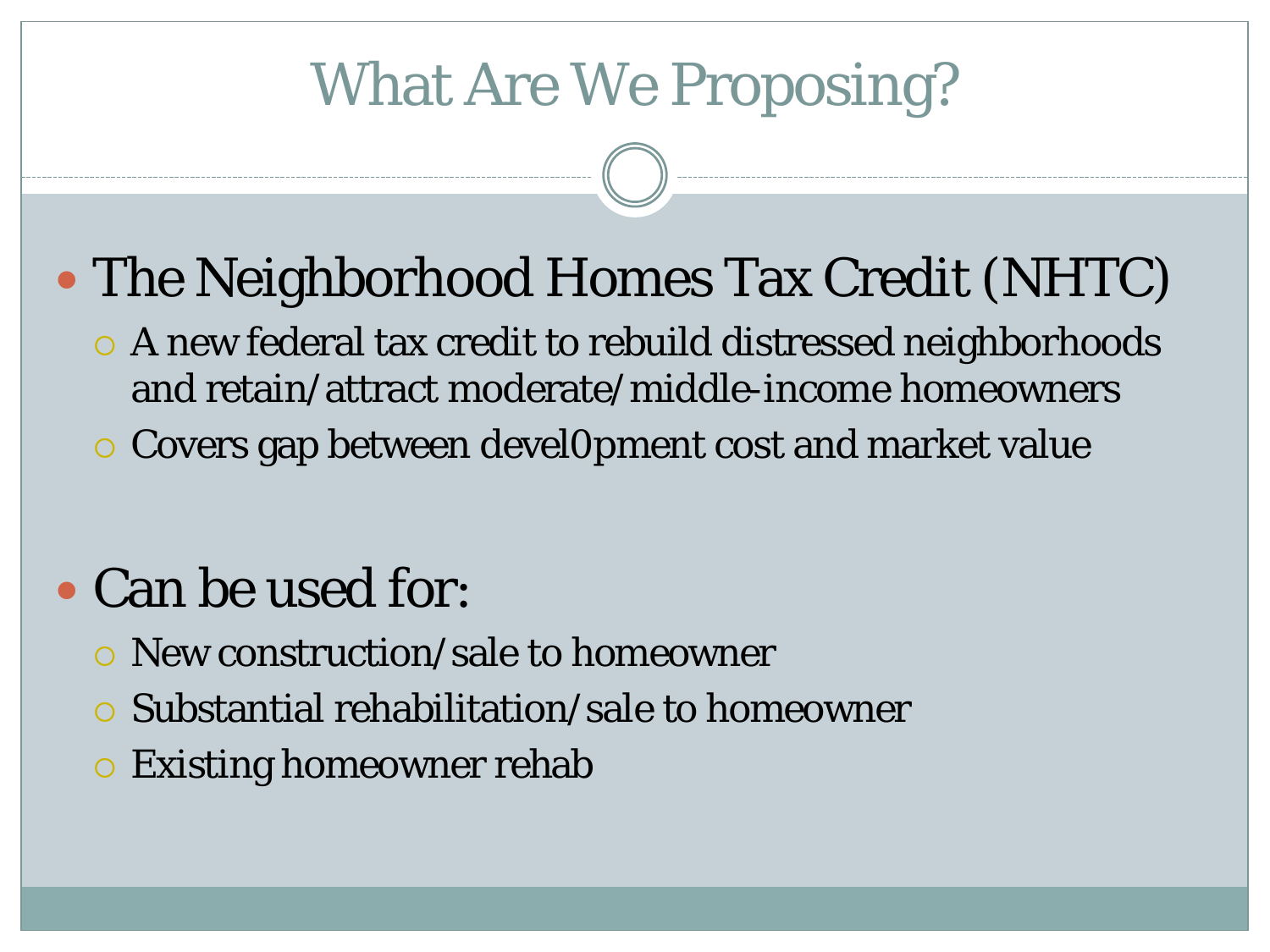## What Areas Would NHTC Target?

- Census Tract Criteria:
	- Poverty rate **>** 130% of area poverty rate and
	- Median family income **<** 80% of area median family income (AMFI) and
	- Median value of owner-occupied homes **< 100%** of area median value of owner-occupied homes
- 22% of census tracts nationwide
	- 24% of non-metro tracts nationwide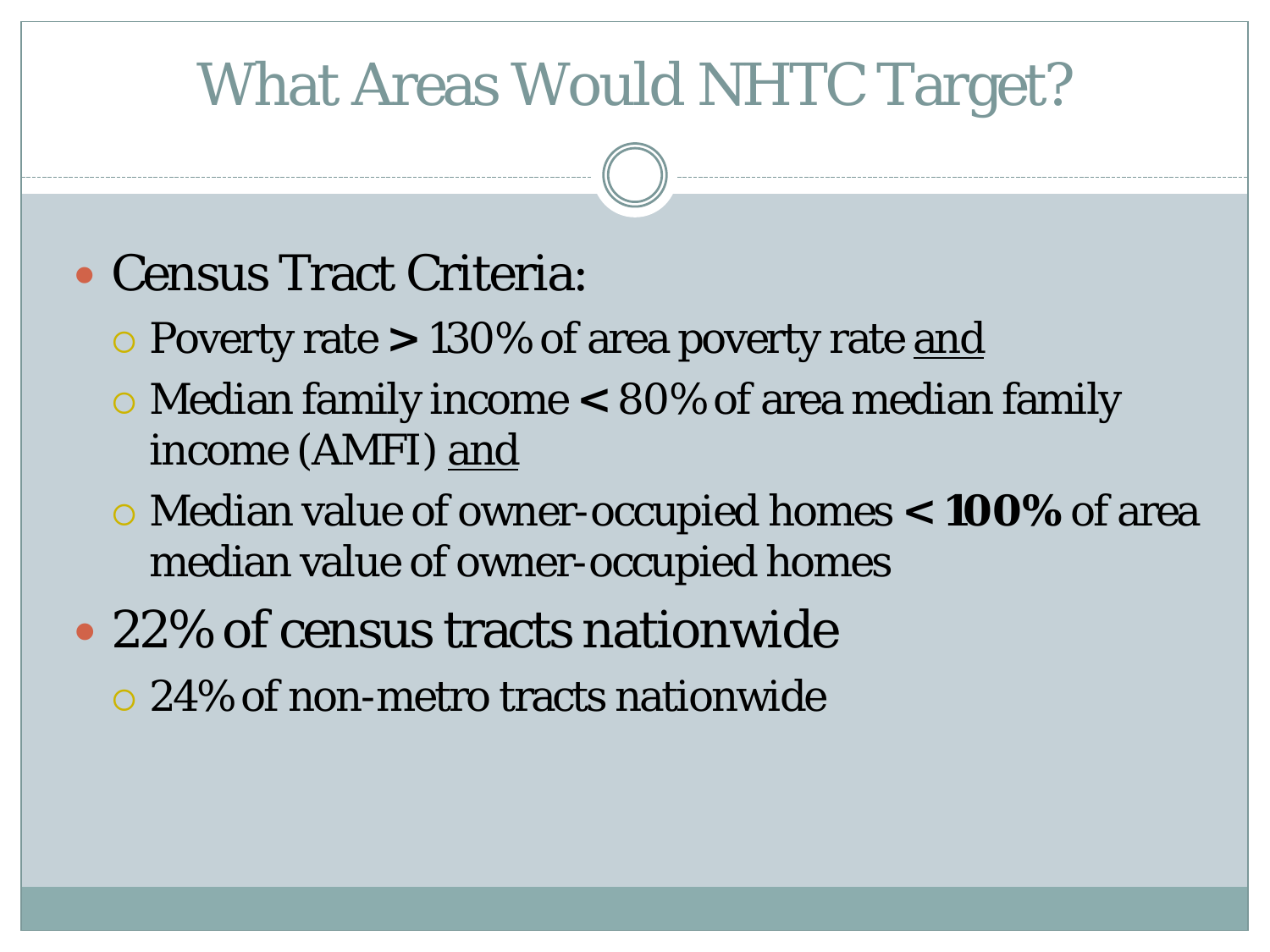## How Would NHTC Work?

- States write allocation plan
- States allocate tax credit authority to NHTC sponsors
	- Sponsors include developers, investors, lenders, local government agencies
- Sponsors raise equity capital from investors
- Sponsors (1) provide construction loans to builders and homeowners or (2) develop directly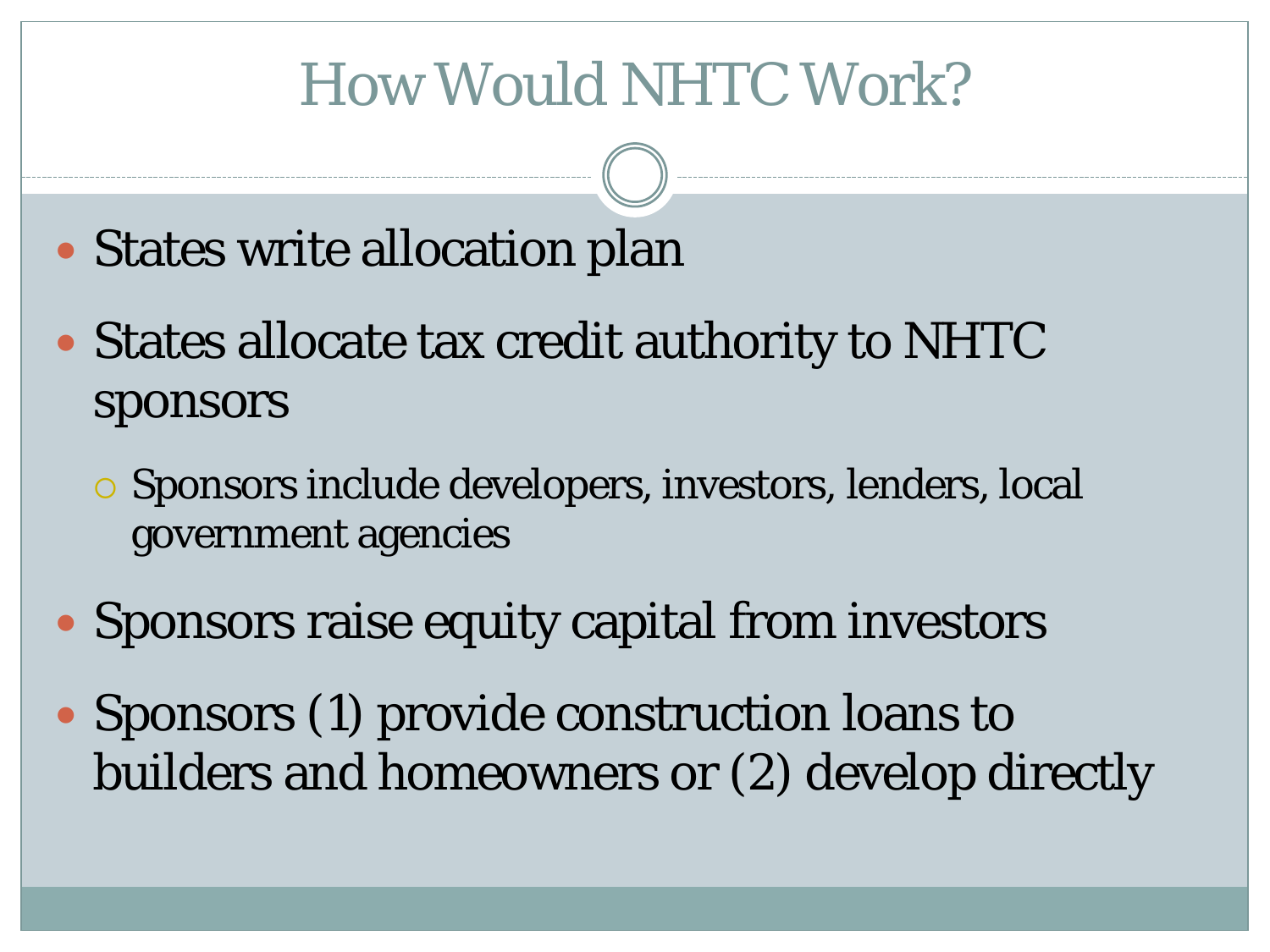### What Properties Would Be Eligible?

- Eligible Home Types
	- Single-family homes with 1-4 units
	- Condominium units
	- Cooperative housing
	- Factory-made housing permanently affixed to real property
- Maximum home price cannot exceed 4x AMFI
	- *Example*: if AMFI = \$70,000, max price would = \$280,000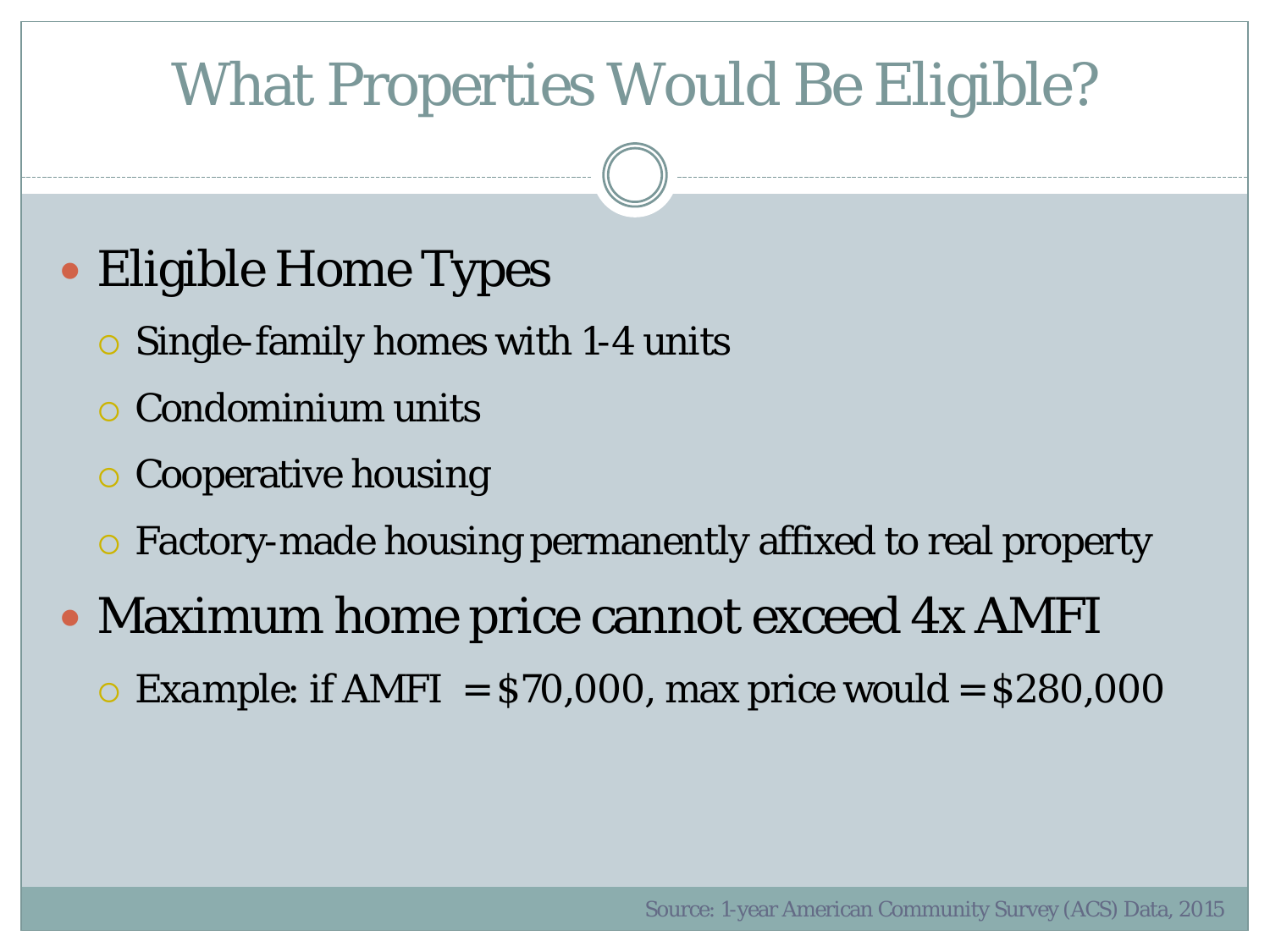### What Homeowners/Buyers Would Be Eligible?

- 90% for homeowners with incomes **<** 140% of area or state MFI (adjusted by household size)
	- Includes 10% of homes for owners < 80% AMFI/SMFI
- *Example*: If AMFI = \$70,000
	- $\circ$  90%+ of homeowners must have incomes  $<$  \$98,000
	- $\circ$  10%+ of homeowners must have incomes  $<$  \$56,000
- 10% of homes have no homeowner income limits
- States may set additional criteria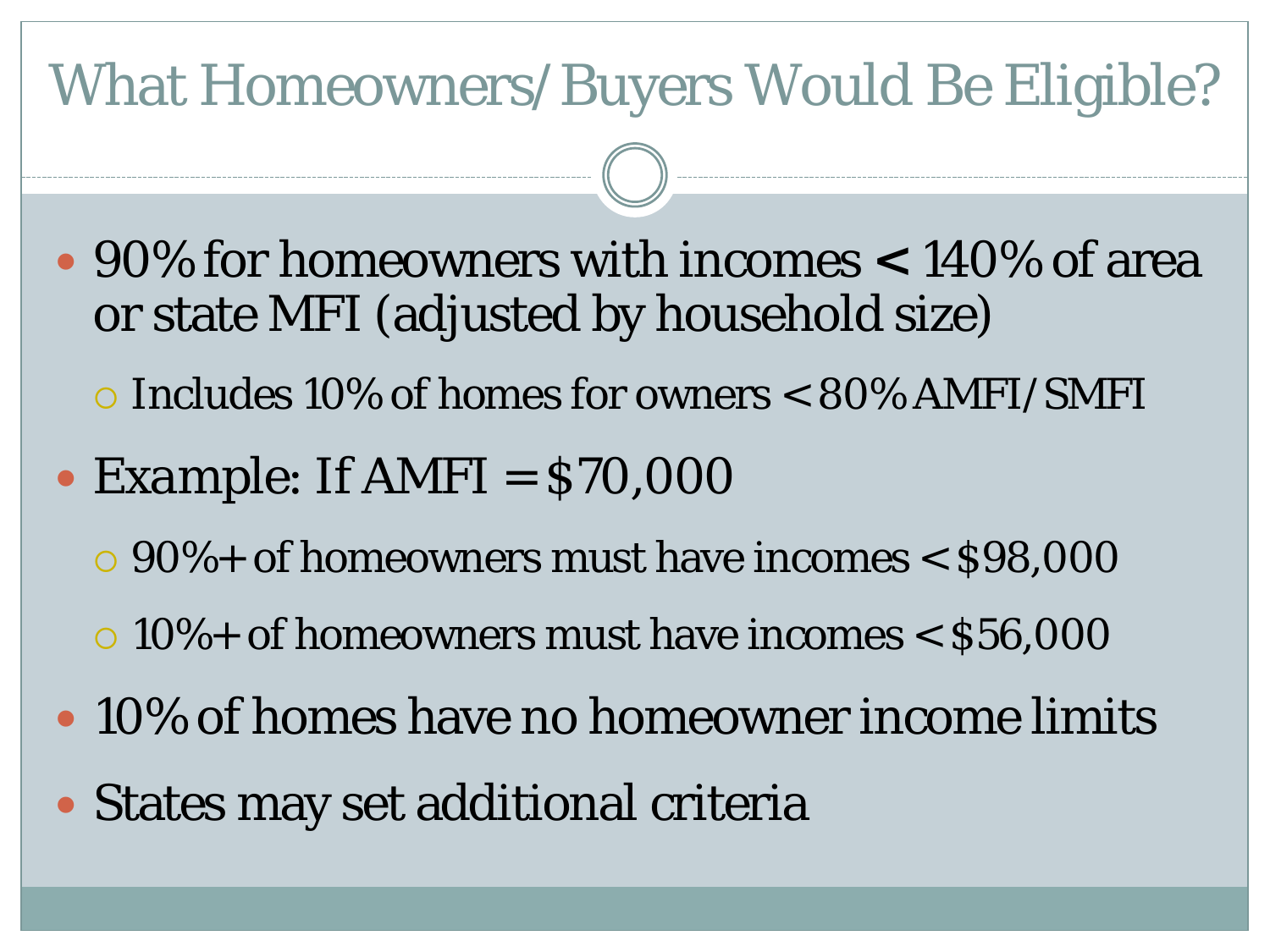#### What would be the tax credit amount?

- NHTC amount = market value development cost
- NHTC = up to 35% of cost of construction, rehabilitation, building acquisition, and demolition
	- Land acquisition excluded
	- Minimum rehab of \$25,000 per unit
- Eligible building acquisition costs limited to 75% of rehab/construction costs
	- Example: If rehab cost is \$100,000, tax credits may be claimed for building acquisition cost up to \$75,000
- Maximum NHTC basis = 80% of the U.S. median new home price (\$260,800 in 2017). Maximum NHTC = \$91,280 (2017).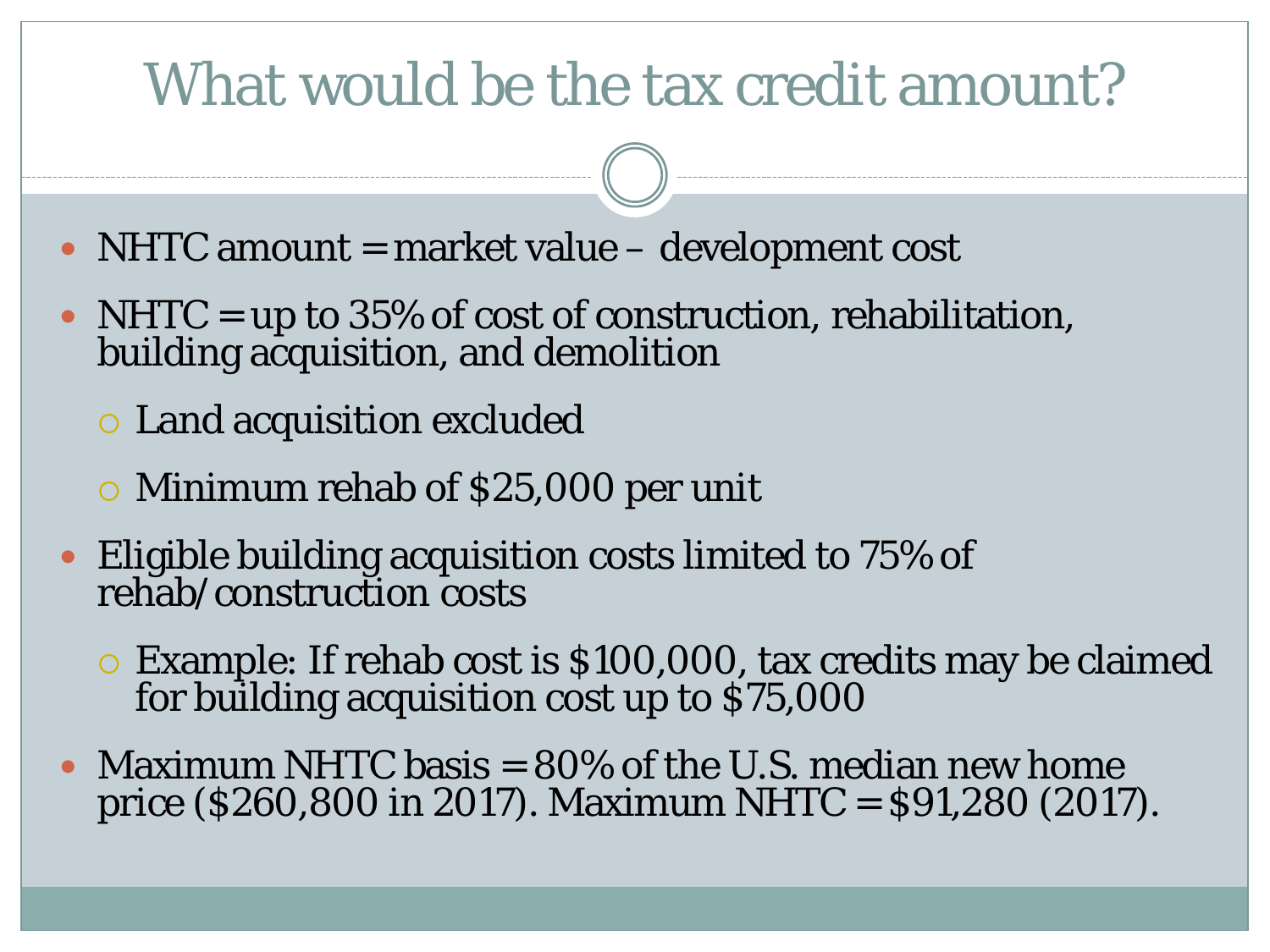| <b>NHTC Financing Example: Rehab</b>                |           |  |
|-----------------------------------------------------|-----------|--|
|                                                     |           |  |
| <b>Building Acquisition (assumes no land value)</b> | \$ 20,000 |  |
| Rehabilitation                                      | 130,000   |  |
| <b>Total Development Cost</b>                       | \$150,000 |  |
| Less: Market Value after Development                | (115,000) |  |
| <b>NHTC Amount = Appraisal Gap</b>                  | \$35,000  |  |
|                                                     |           |  |
| Maximum tax credit = $35\%$ of \$150,000            | \$52,500  |  |
|                                                     |           |  |
|                                                     |           |  |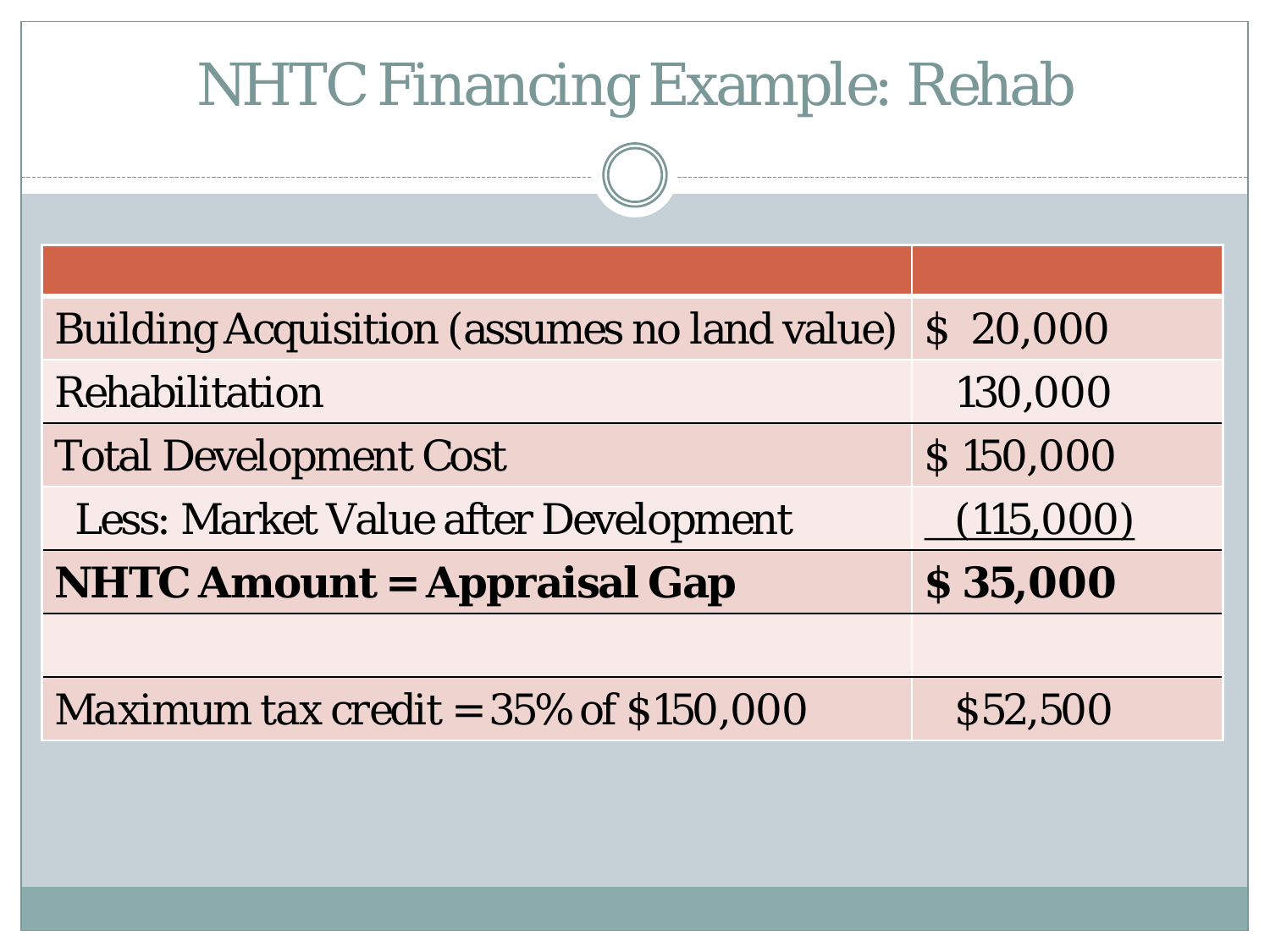| <b>NHTC Financing Example: New Construction</b> |           |  |
|-------------------------------------------------|-----------|--|
|                                                 |           |  |
| <b>Land Acquisition</b>                         | \$ 25,000 |  |
| <b>Construction Cost</b>                        | 195,000   |  |
| <b>Total Development Cost</b>                   | \$220,000 |  |
| <b>Less: Market Value after Development</b>     | (175,000) |  |
| <b>NHTC Amount = Appraisal Gap</b>              | \$45,000  |  |
|                                                 |           |  |
| Maximum tax credit = $35\%$ of \$195,000        | \$68,250  |  |
|                                                 |           |  |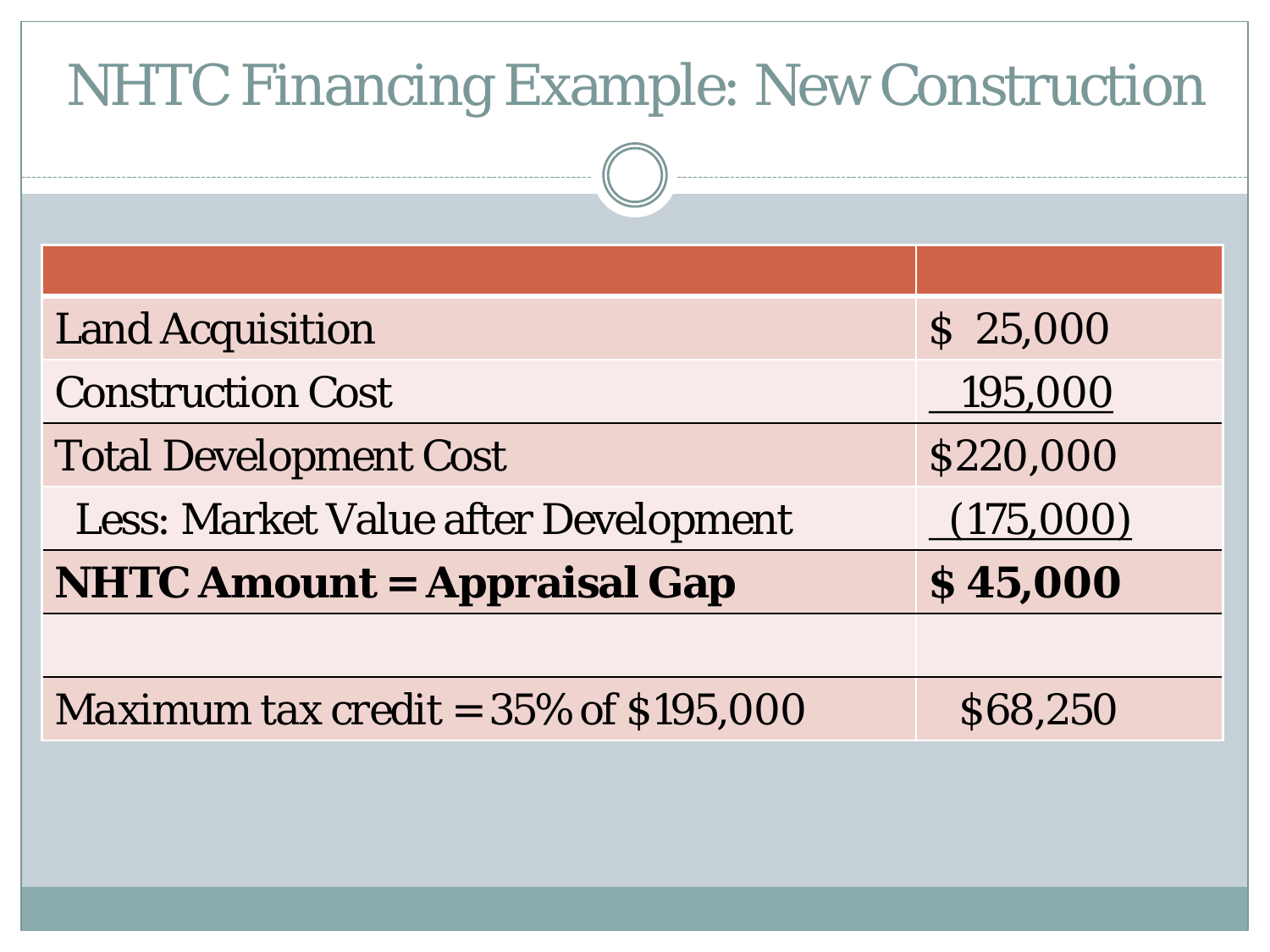## How Would Credits Be Claimed?

- NHTC claimed when a home is completed, inspected, and occupied by an eligible owner
	- Investors repaid from tax credits and homeowner's permanent mortgage and equity
- Investors are not subject to recapture
- If homeowner sells within five years, s/he repays the lesser of:
	- The tax credit amount, phased out in years 3-5 or
	- 50% of appreciation
	- to the state to support neighborhood revitalization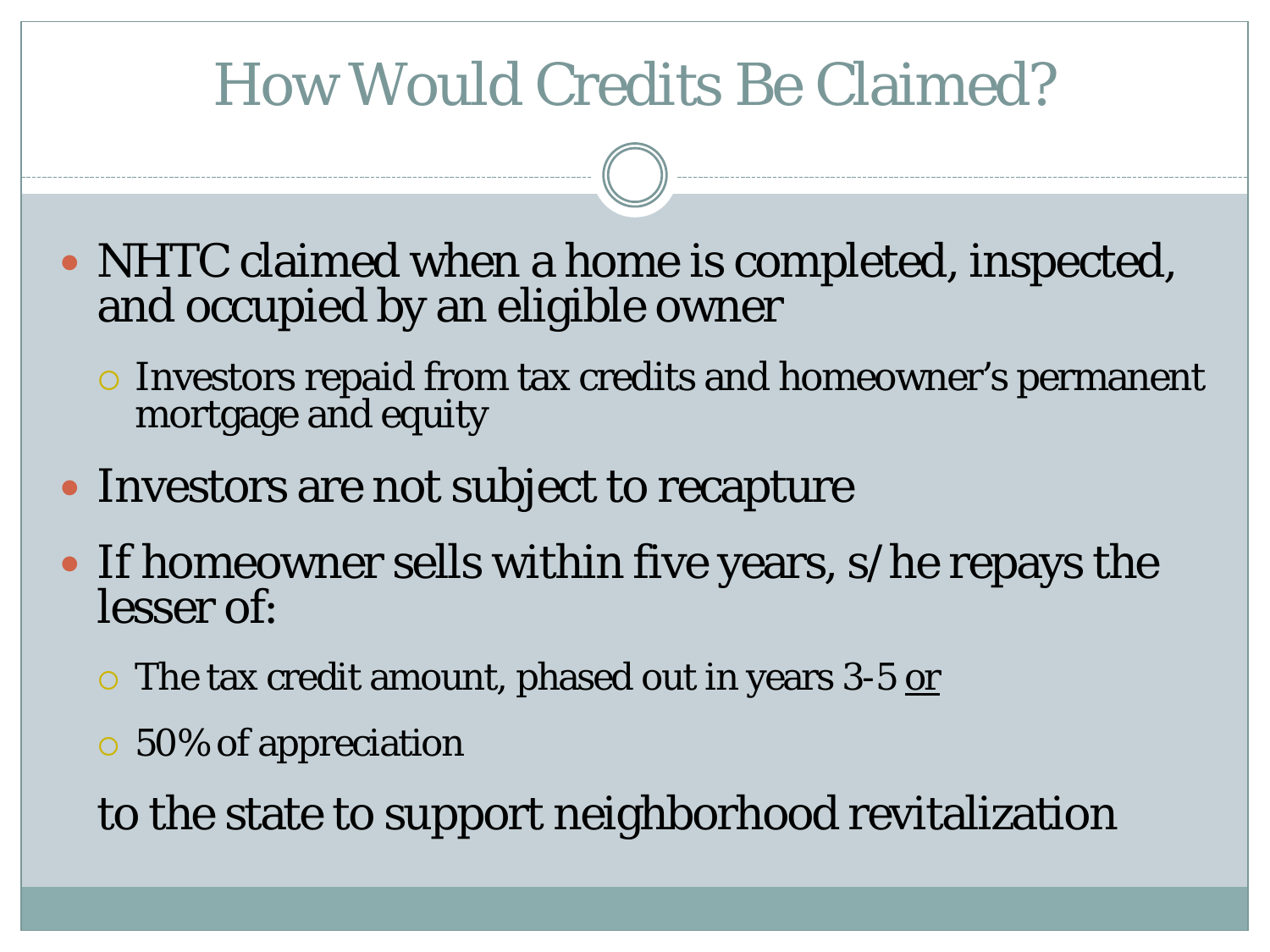Simple Structure Allows Small Scale and Limits Tax Compliance Risk

- Investors/managers responsible for compliance – so small builders and homeowners can play
- Simple rules allow for easy compliance
	- area eligibility
	- o eligible costs/certification
	- homeowner income
	- o maximum price
- No investor compliance or recapture after owneroccupancy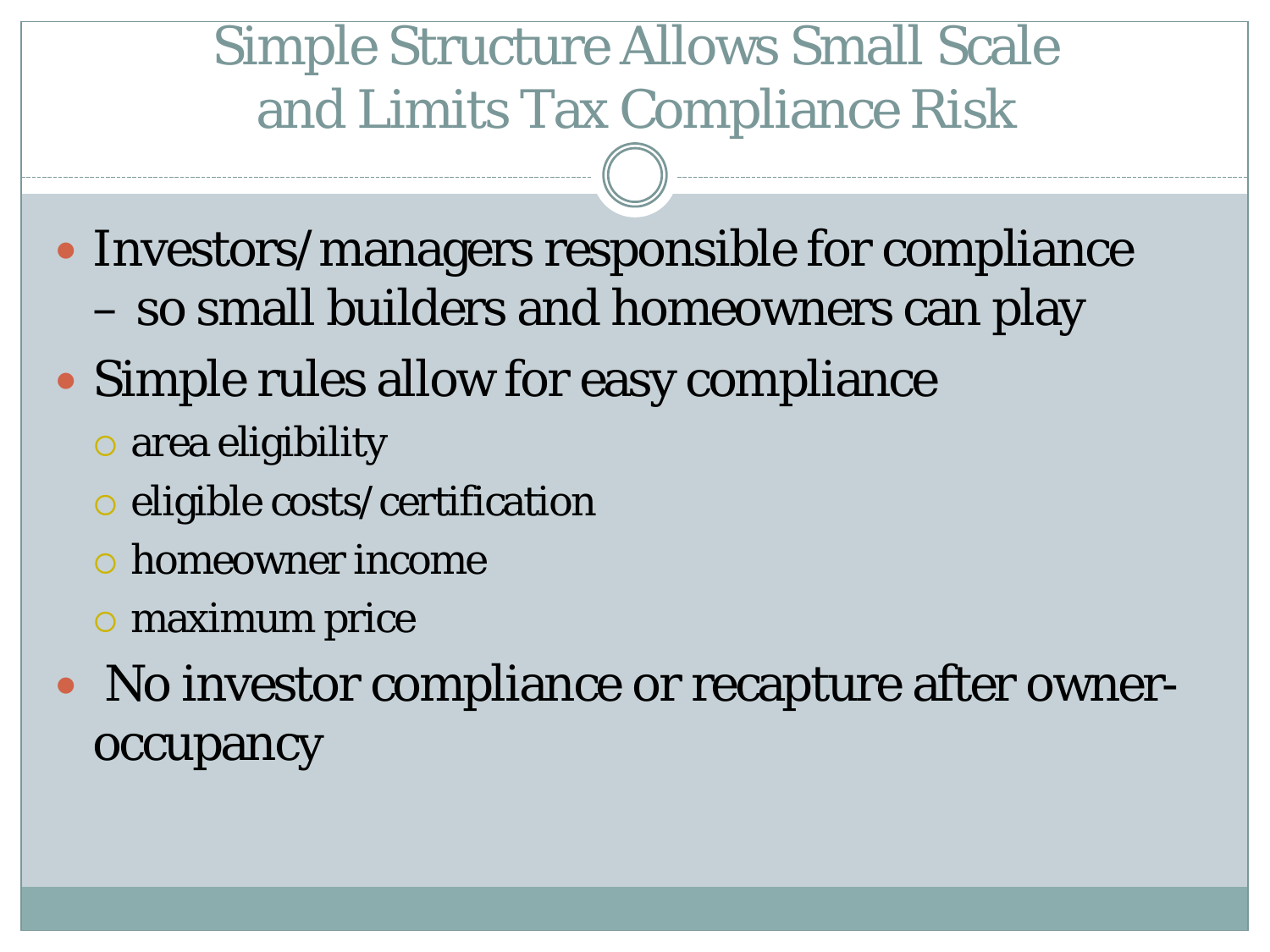#### Public Policy Design Features

- State-administered; minimal federal bureaucracy
- Private investors take construction and marketing risk; Federal government pays only for success
- Structured as state-elected conversion of tax-exempt mortgage bond authority
	- Adds flexibility to existing volume-capped authority
	- Similar to elective conversion of bond authority to mortgage credit certificates under current law
	- States decide whether/how much to do
	- Most states have unused tax-exempt bond authority
	- Could additionally provide separate tax credit authority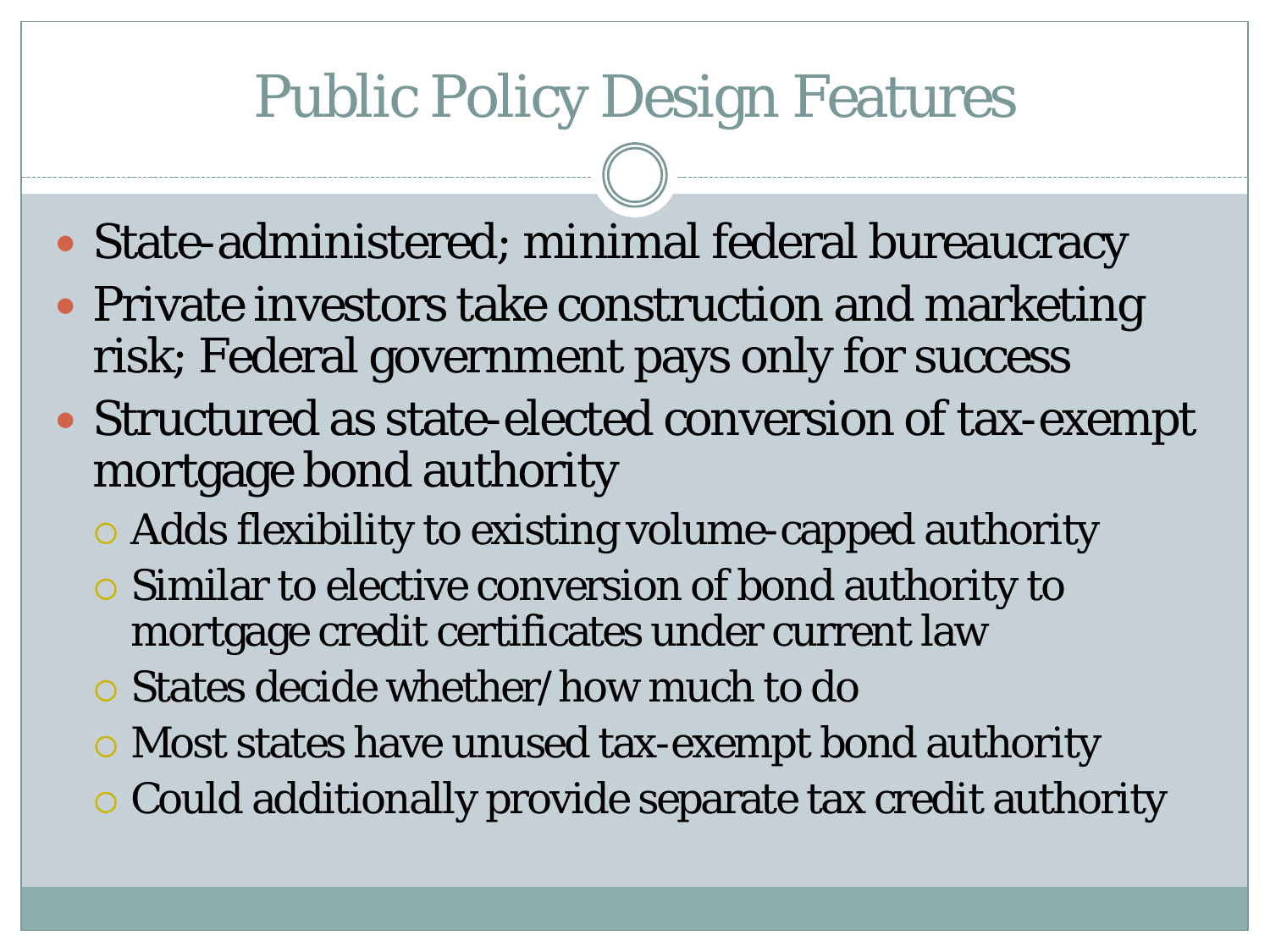#### Public Policy Design Features (cont.)

#### Avoids gentrification

- States directed to avoid gentrifying areas
- Eligible census tracts have below-average home prices
- Sales prices limits are below gentrification prices
- Shared appreciation repayment discourages flipping
- Any displaced renters receive relocation benefits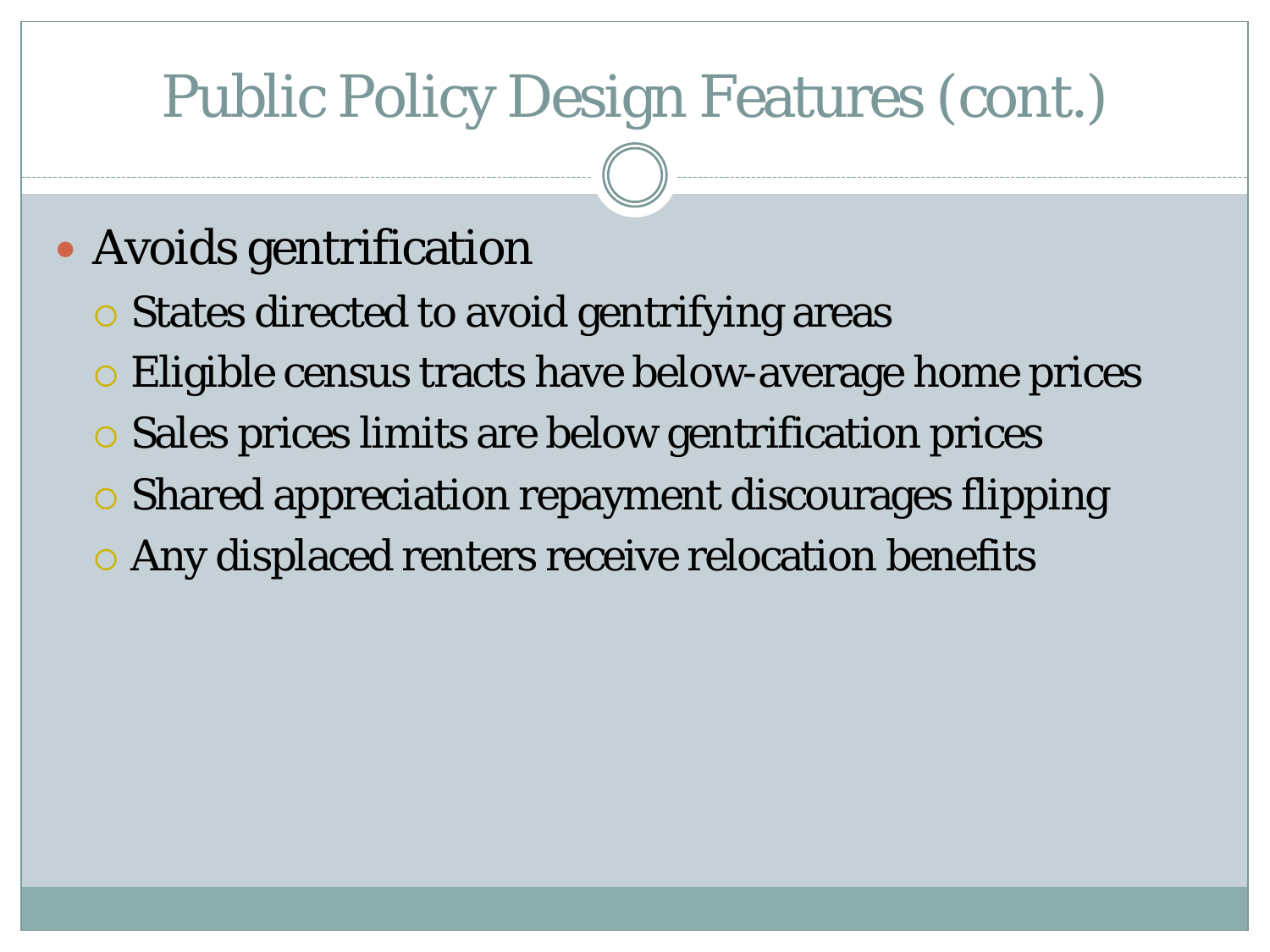#### Anticipated Outcomes

- *Stable, mixed-income neighborhoods*
- *Reduced blight and fewer vacant prop*erties
- *Quality homes*
- *Affordable homeownership opportunities*
- *Private equity investment*
- *New jobs in construction and related industries*
- *Tax revenues for federal, state, local government*